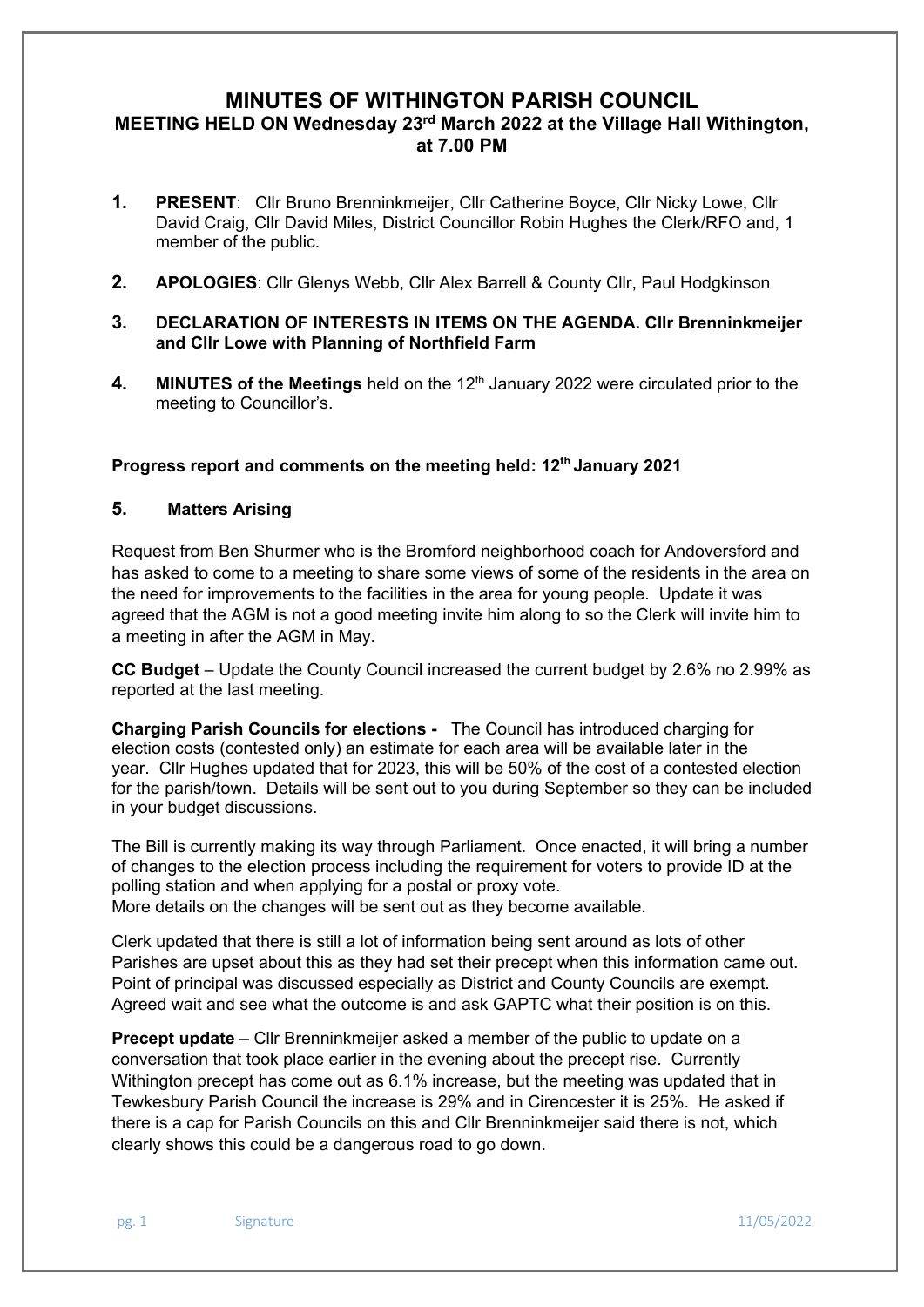Football nets are now up, six aside net up as well, Cllr Craig updated that he had co-opted help to put the nets up but that they do not have a lot of life left in them.

Thames Water – there have been no updates as to the planned work at Withington. Cllr Webb has received an e-mail from the landowner, they are going to use to store equipment.as follows.

*requirement now to undertake more detailed environmental surveys. This has come about as a result of the trial holes which were undertaken late last year, which concluded that due to the ground conditions (in particular the underlying geology), the construction method will now likely be an open trench rather than directional drilling as was previously looked at*.

The Clerk has contacted Thames Water, Highways and CC Hodgkinson to find out if anyone has any up-to-date information on this. She will continue to find out what is happening and report back to the Council. Highways have not heard anything other than to update that the scaffolding at the Mill Inn is due to come down on Friday 25th March. Cllr Hodgkinson has e-mailed his contact at Thames Water for an update, but nothing has been forthcoming so far. Cllr Brenninkmeijer asked the clerk to contact Thames Water again in a months' time if she has heard nothing so that we can understand what is happening with this.

#### **Planning application and updated:**

### **Updates from previous meeting**

**Woodview Cottage,** Erection of new dwelling and garage along with associated infrastructure - 21/00130/FUL to enable creation of a separate vehicular access- The Parish Council object to this application. This is currently undecided. Cllr Brenninkmeijer asked Cllr Hughes if he had seen the Parish Councils objections, he said CDC will take note only of what County Council highways think as they are guided by them. What the Parish Council think still stands it is a terribly dangerous corner.

#### **Meadowside (Land Adjacent to Willowside Farm) Withington Gloucestershire**

Creation of 5 residential dwellings (part change of use and part demolition and redevelopment) - 21/01145/FUL to enable partial demolition and re-building of roadside barns. Update was not available at the time of the meeting including the name. Cllr Brenninkmeijer updated that he hoped that when they come to register the name it will be too similar to others in the village and CDC who run street names will reject it.

**Mill Inn works –** Cllr Brenninkmeijer updated that it is good news that the scaffolding is coming down and asked if he can put something out on the What's app group. He said it will make a change to put out a good news story. There was a discussion on the internal works which are ongoing and when it may be opened as it could be some time.

## **New Planning applications:**

**22/00640/TCONR** Works to trees in conservation area for Ash Tree suffering with die back. Fell to ground level at The Old Rectory Withington. (For info only)

pg. 2 Signature 11/05/2022 **22/00605/FUL** Full Application for change of use and conversion of agricultural barns to 5 no. residential dwellings at Northfield Farm Withington. No extension to the original footprint. The plans were looked at by the entire council and questions asked, once this was completed, Cllr Lowe & Cllr Brenninkmeijer left the room. The Councillors discussed the application in particular, the impact on the conversation area, the traffic on the North Road, and the style and materials to be used. The size of the buildings was also considered but as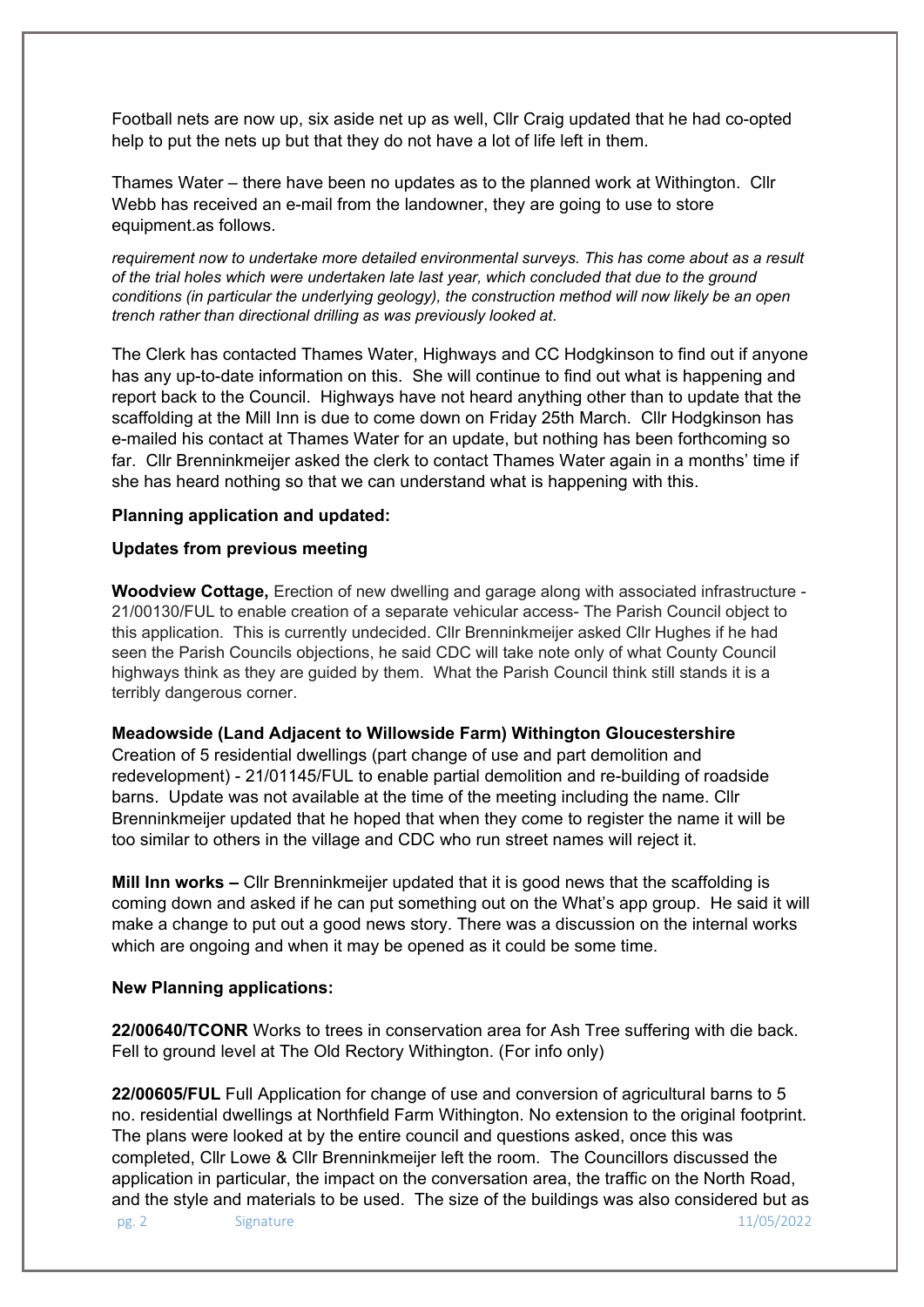it is outside the village it was not necessarily thought that it would appeal to young families and so the size was not a main consideration. The Councillors were in support of the application but there were concerns about the elevation treatment details of the outside of the buildings as this was not detailed. They would like assurance that they will fit in with the vernacular. They would also like consideration of access for safety reasons taken into account especially from the traffic that uses the North Road.

Cllr Webb had sent in her views of the application although she did not attend the meeting they were read out to the other councillors. they were as follows: Even though the barns are no longer used for agricultural purposes Cllr Webb has no objection to them being converted to residential units since housing is needed. Her concerns were that the size of the properties are all 4 and 5 bedrooms and smaller units of 2 and 3 bedrooms are needed in the village. Cllr Webb raised her concerns of the extra traffic along the north road and the visibility when exiting the track onto the main road.

The Councillors voted and with the comments highlighted they are in unanimous favour of the application.

**Action** for the Clerk to respond to Cotswold District Planning on the above.

**6. Website Project** – Progress has been made and was updated by Cllr Brenninkmeijer who has seen the structure of the website. He updated the meeting with images of what it will look like and the lay out of the Website. Cllr Boyce asked if photos of Foxcote could also be included on the website. Cllr Brenninkmeijer said she should send them to the Clerk who can pass them onto James Mander. He said we just need a few images to give a feel of what the villages are like. One of the main features will be the option to post notices which can be updated by anyone designated and developed by us.

# **7. Finance**

Cheques were raised for the following:

- Wickmedia, Agreement to pay (no cheques available)
- Glebe Grass Cutting £816,32
- Mr A Cox. Stop last cheque and issue new one as he has not received them. (No cheque available) Clerk to notify the bank.
- Clerks' salary for £388.22 HMRC £83.06
- GAPTC £135.63

The clerk also updated that Sports England have repaid us the rest of the grant outstanding of £269.00.

Cllr Brenninkmeijer signed the bank statement spreadsheet

# **8. Update from County Councillor Paul Hodgkinson**

Covid - the latest figures show cases rising again following the drop previously. At the time of writing Gloucestershire hospitals have larger numbers of patients with Covid 19 than at any time since January 2021. This is due to waning booster effectiveness for those who had the third jab early and also the dropping of all restrictions in February.

The key message is to take care in crowded spaces and to make sure you are fully vaccinated. The over 75s and those who are extremely vulnerable have already started getting the call for the 4th jab to give them extra protection.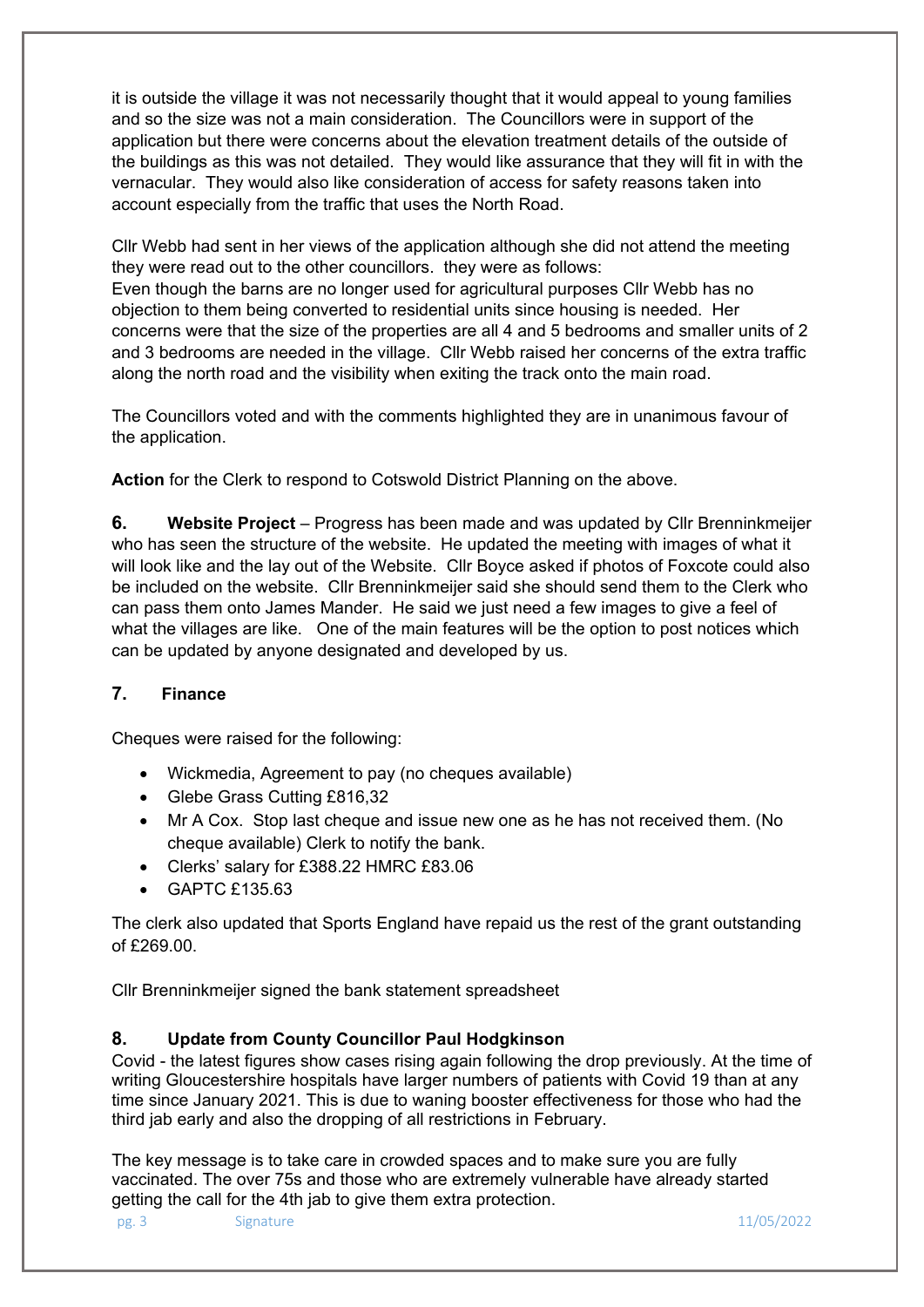River pollution – a topic close to my heart. As I reported previously, I called for action by the County Council to stop the dumping of raw sewage in our rivers. Water companies are discharging harmful pollutants regularly into local waterways and people are rightly outraged about it.

The County Council has a task group looking at this – I am part of that. So far, we have taken evidence from the water companies, OFWAT, farmers, lobby groups, the Environment Agency and other councils across the UK.

We are due to come up with a set of recommendations in April which will be published shortly afterwards. These will include local and national actions which we believe will help halt the never-ending increase in polluted rivers.

# **9. Update from District Councillor Robin Hughes**

Nothing to update the meeting on.

## **10. Any Other Business**

**Road Closure at the Crocodile at Compton Abdale** from the 29<sup>th</sup> March – 20<sup>th</sup> April to install a new water main installation.

**E-mail received on change of Boundary from CDC** – "As you know, a Community Governance Review is taking place which is considering the boundaries of your parish. Attached was a map issued to the affected properties today. The consultation is open, and this is therefore also a request for a formal response from your Parish Council. We have been asked to submit views to elections@cotswold.gov.uk or letter to Cotswold District Council at Trinity Road, Cirencester, GL7 1PX. By the 11 April 2022. The final proposal will be considered by the Council at its meeting on 25 May. If approved, any changes will come into effect at the May 2023 elections."

Cllr found the information sent was wholly inadequate to make any decision, the map was terrible and did not show any detail. The PC requested more information as the map did not show the existing or new boundary. They asked the Clerk to go back and request an OS map so that they have more information to make a decision on.

**Action** for the Clerk to request a better map from CDC

#### **E-mail regarding the - Elections Bill Parish/Town Council election costs**

As you know, the Council has introduced charging for election costs, and they will be preparing an estimate for each area later in year. For 2023, this will be 50% of the cost of a contested election for the parish/town. Details will be sent out during September so they can be included in your budget discussions. This only applies to contested elections. Where there are equal or fewer candidates than seats on a council, then it would not be contested, and no charge would be made. Contested" is when CDC run an election with polling station, voters poll cards etc.